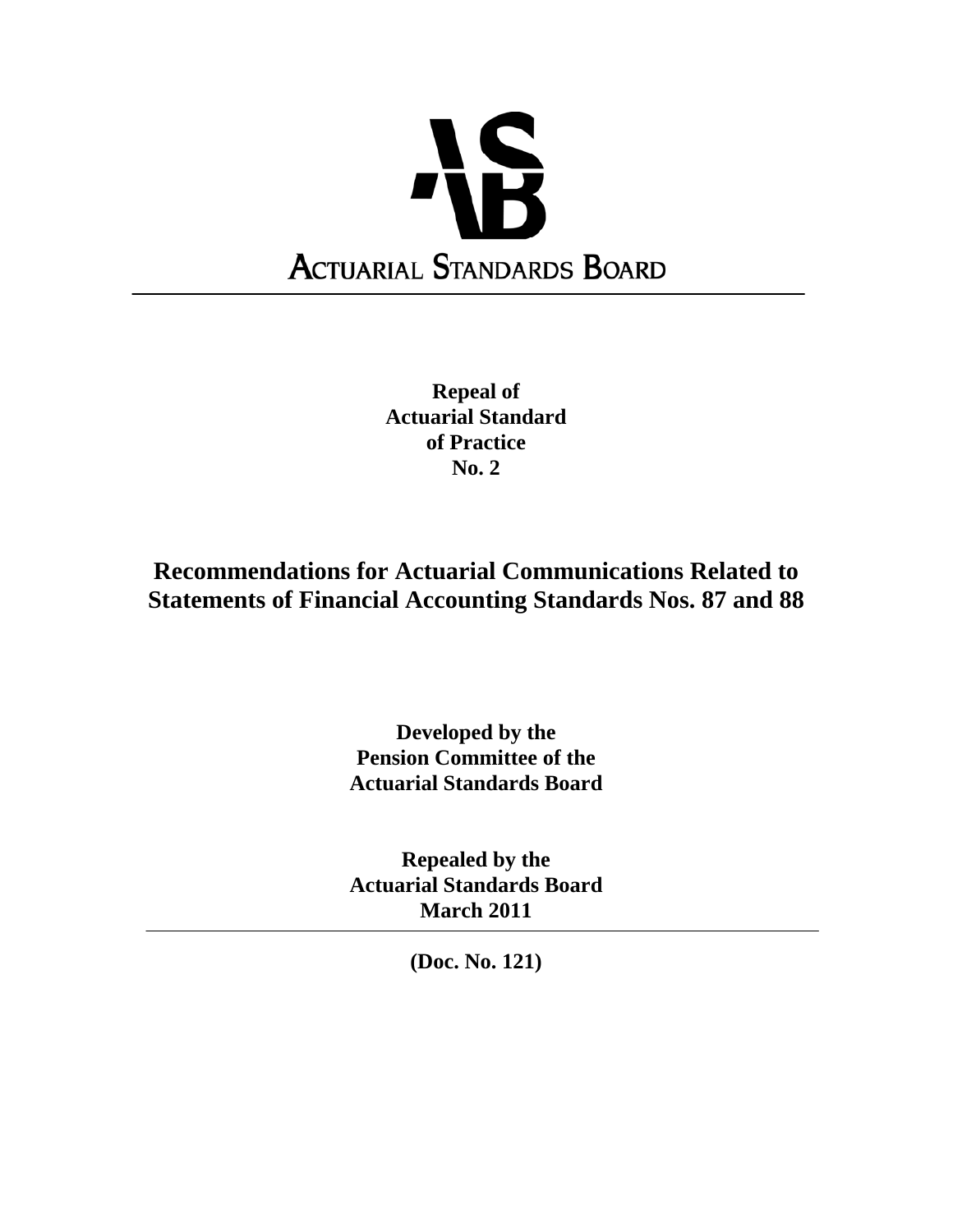# **T A B L E O F C O N T E N T S**

| <b>Transmittal Memorandum</b>                           | $\cdots$<br>111 |
|---------------------------------------------------------|-----------------|
| Appendix 1                                              |                 |
| Appendix 2—Comments on the Exposure Draft and Responses |                 |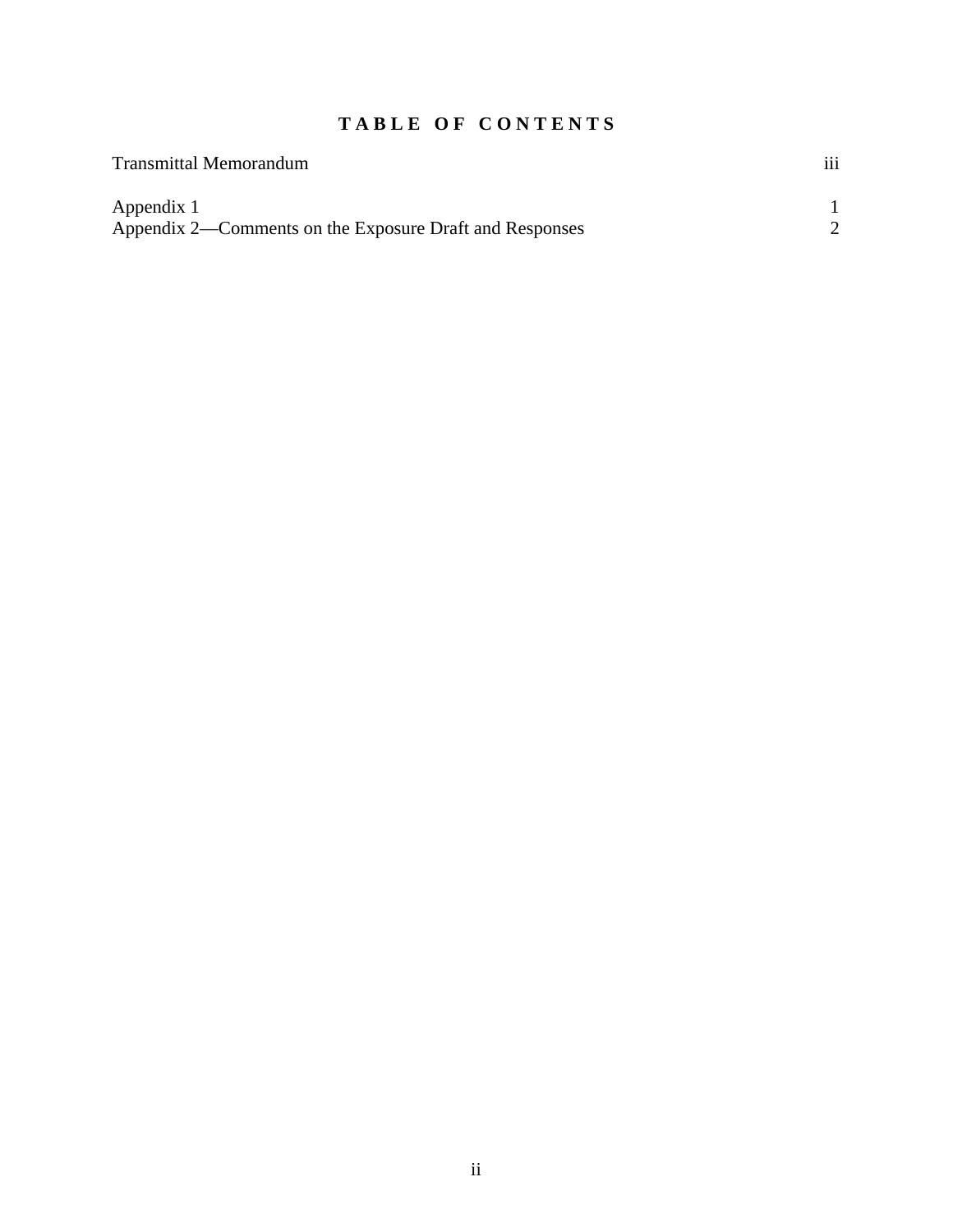| TO:          | Members of Actuarial Organizations Governed by the Standards of Practice of the<br>Actuarial Standards Board and Other Persons Interested in Employers'<br><b>Accounting for Pensions</b> |  |
|--------------|-------------------------------------------------------------------------------------------------------------------------------------------------------------------------------------------|--|
| <b>FROM:</b> | Actuarial Standards Board (ASB)                                                                                                                                                           |  |

**SUBJ:** Repeal of Actuarial Standard of Practice (ASOP) No. 2

ASOP No. 2, *Recommendations for Actuarial Communications Related to Statements of Financial Accounting Standards Nos. 87 and 88,* has been repealed by the ASB.

## **Background**

ASOP No. 2, *Recommendations for Actuarial Communications Related to Statements of Financial Accounting Standards Nos. 87 and 88*, was issued in 1987 by the Interim Actuarial Standards Board in response to the promulgation of SFAS Nos. 87 and 88. The methodology in those statements was controversial at that time and the profession needed guidance as to how to respond. The ASOP is quite short and had only two requirements.

The Pension Committee of the ASB has reviewed ASOP No. 2 and compared the various sections to ASOP No. 4. The conclusion was that ASOP No. 2 was redundant with ASOP No. 4, *Measuring Pension Obligations and Determining Pension Plan Costs or Contributions*.

#### Exposure Draft

The exposure draft of this repeal document was issued in September 2010 with a comment deadline of November 30, 2010. One comment letter was received. For a summary of the substantive issues and the reviewers' responses, please see appendix 2.

The Actuarial Standards Board thanks the respondent who commented on the repeal.

## Action

The ASB voted in March 2011 to repeal ASOP No.2 effective for actuarial communications issued on or after March 14, 2011.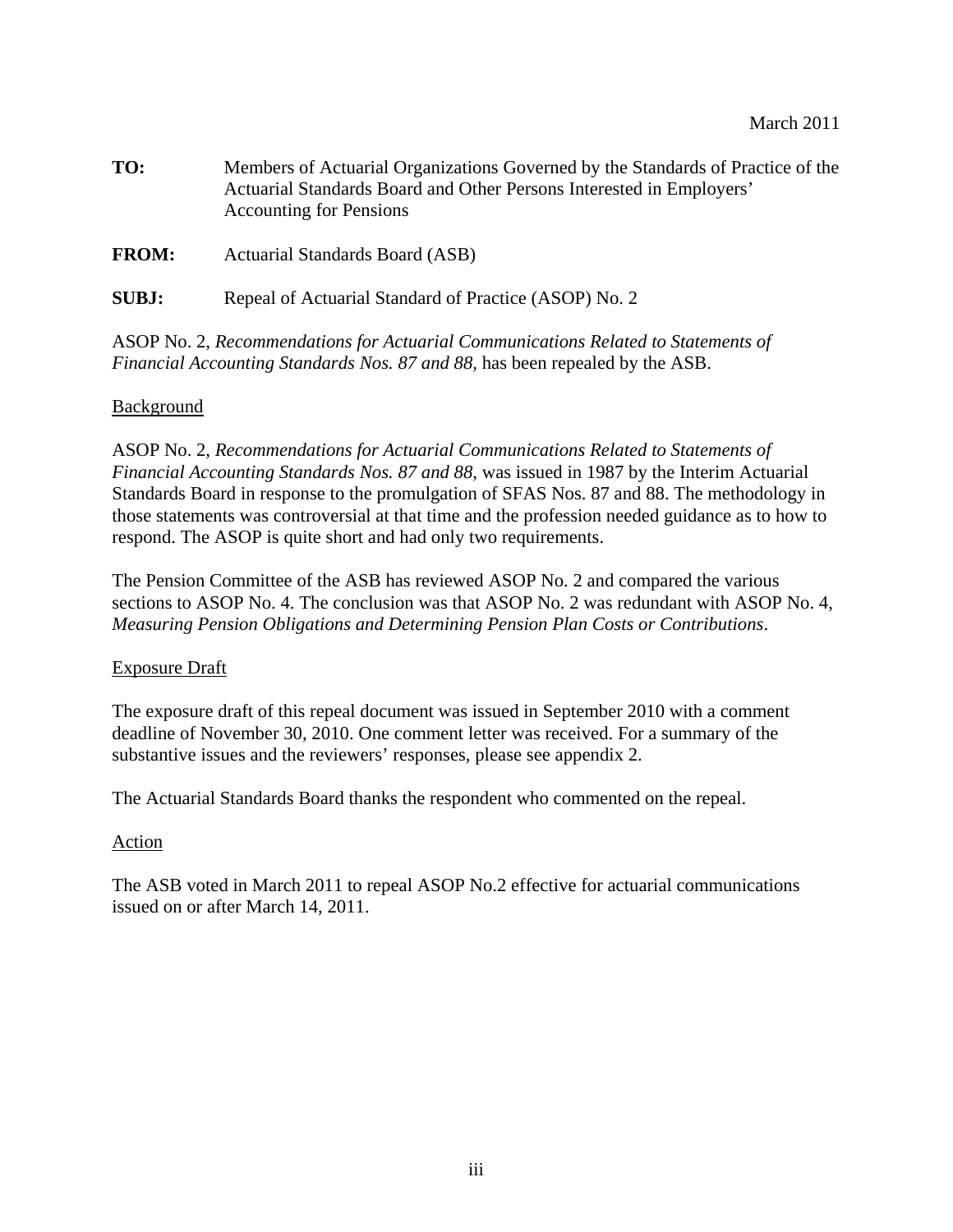#### Pension Committee of the ASB

Gordon C. Enderle, Chairperson Mita D. Drazilov, Vice Chairperson C. David Gustafson A. Donald Morgan Fiona E. Liston Alan N. Parikh Thomas B. Lowman Judy K. Stromback Tonya B. Manning Frank Todisco

Actuarial Standards Board

Albert J. Beer, Chairperson

Stephen G. Kellison James J. Murphy Thomas D. Levy James F. Verlautz

 Alan D. Ford Patricia E. Matson Patrick J. Grannan Robert G. Meilander

*The ASB establishes and improves standards of actuarial practice. These ASOPs identify what the actuary should consider, document, and disclose when performing an actuarial assignment. The ASB's goal is to set standards for appropriate practice for the U.S.*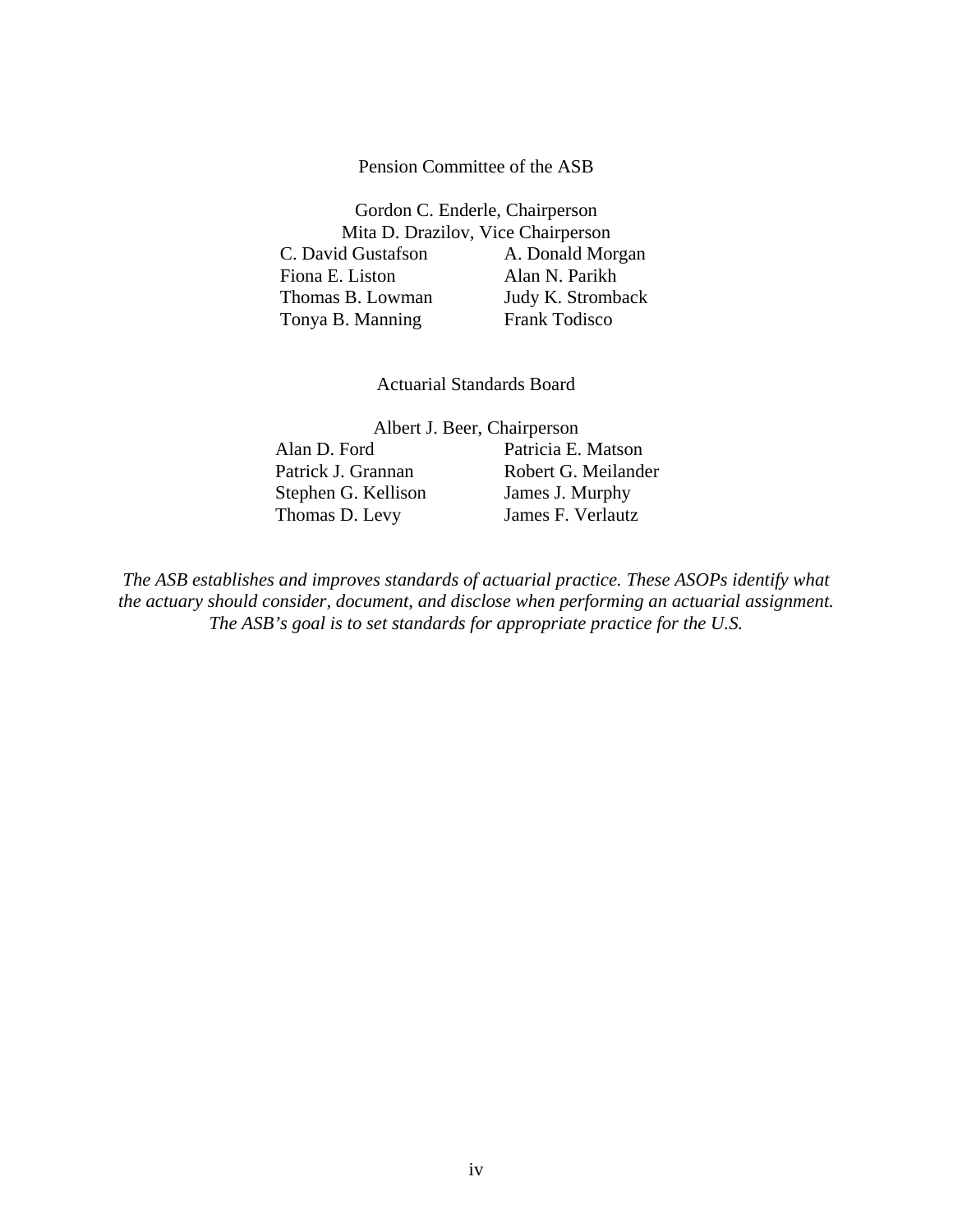## **Appendix 1**

*Note*: This appendix is prepared for informational purposes only.

The Pension Committee prepared the following grid highlighting sections of the current ASOP as a cross reference to ASOP No. 4, *Measuring Pension Obligations and Determining Pension Plan Costs or Contributions*, to reflect where appropriate actuarial guidance already exists for the related item or where the item would have been considered educational material and, therefore, not included in any proposed revision other than possibly in an appendix.

| <b>Current Section</b>    | <b>Reference to ASOP No. 4</b> |
|---------------------------|--------------------------------|
| Background                | Educational                    |
| Scope                     | Educational                    |
| <b>Existing Standards</b> | Educational                    |
| Disclosure                | Section 4.1(a)                 |
| Disclosure of Exceptions  | Section $4.2(a)$               |
| Sample Disclosure         | Educational                    |